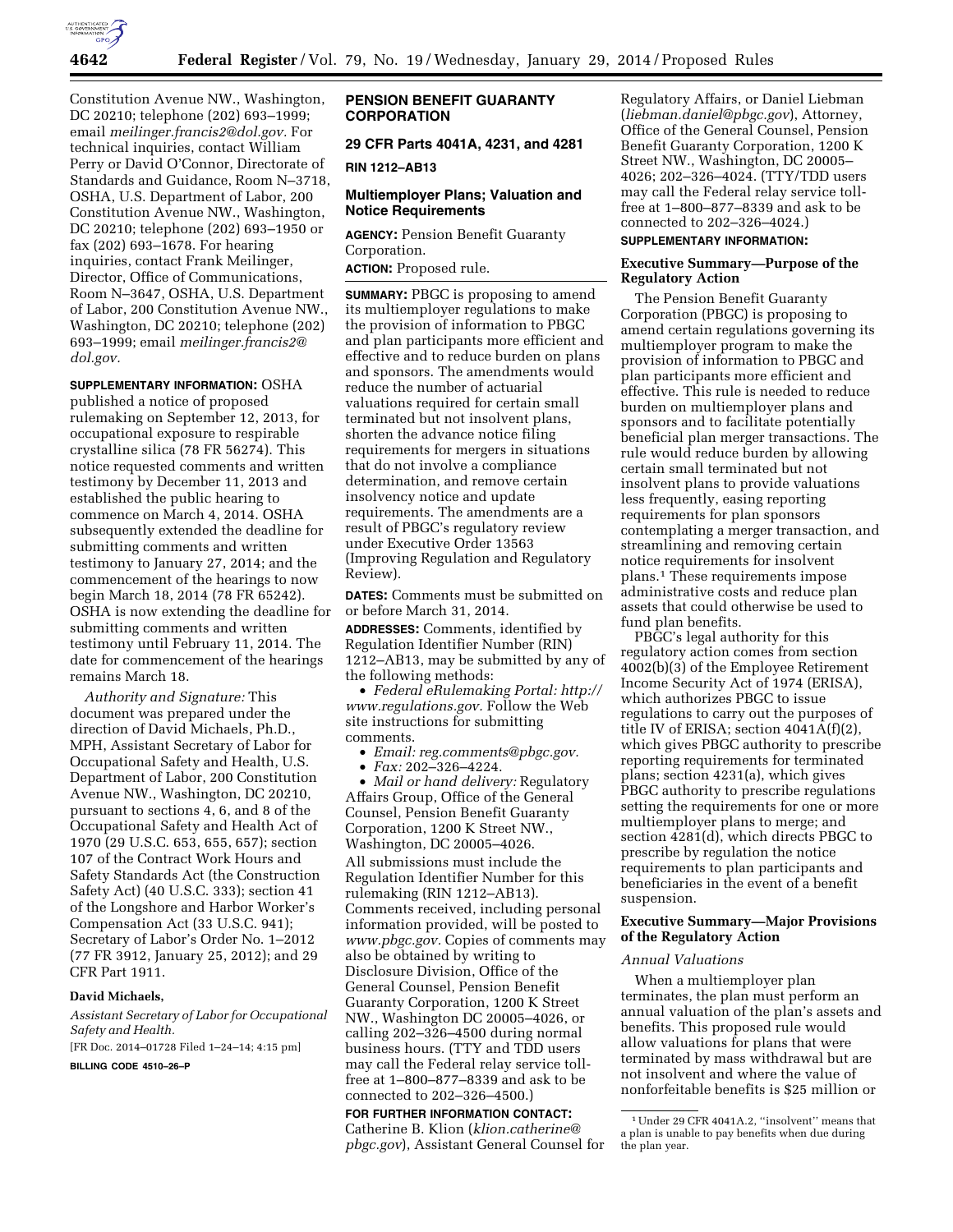less to be performed every three years instead of annually as required under the current regulations.

## *Filing Requirements for Mergers*

Under the current regulations, a merger or a transfer of assets and liabilities between multiemployer plans must satisfy certain requirements, including a requirement that plan sponsors of all plans involved in a merger or transfer must jointly file a notice with PBGC 120 days before the transaction. This proposed rule would shorten the notice period to 45 days where no compliance determination is requested.

#### *Insolvency Notices and Updates*

Terminated multiemployer plans that determine that they will be insolvent for a plan year must provide a series of notices and updates to notices to PBGC and participants and beneficiaries, including a notice of insolvency. The proposed rule would eliminate the requirement to provide annual updates to the notice of insolvency.

#### **Background**

PBGC administers two insurance programs for private-sector defined benefit plans under title IV of the Employee Retirement Income Security Act of 1974 (ERISA): A single-employer plan termination insurance program and a multiemployer plan insolvency insurance program.

A multiemployer plan is a collectively bargained pension arrangement involving several employers that are not within the same controlled group, usually in a common industry, such as construction, trucking, textiles, or coal mining. By contrast, a single-employer plan may be sponsored by either one employer (pursuant or not pursuant to a collective bargaining agreement) or by several unrelated employers (but not pursuant to a collective bargaining agreement).

ERISA section 4041A provides for two types of multiemployer plan terminations: mass withdrawal and plan amendment. A mass withdrawal termination occurs when all employers withdraw or cease to be obligated to contribute to the plan. A plan amendment termination occurs when the plan adopts an amendment that provides that participants will receive no credit for service with any employer after a specified date, or an amendment that makes it no longer a covered plan. Unlike terminated single-employer plans, terminated multiemployer plans continue to pay all vested benefits out of existing plan assets and withdrawal liability payments. PBGC's guarantee of

the benefits in a multiemployer plan payable as financial assistance to the plan—starts only if and when the plan is unable to make payments at the statutorily guaranteed level.

This proposed rule would reduce certain requirements for multiemployer plans that are terminated by mass withdrawal and mergers and transfers among multiemployer plans.

On January 18, 2011, the President issued Executive Order 13563 ''Improving Regulation and Regulatory Review,'' to ensure that Federal regulations seek more affordable, less intrusive means to achieve policy goals, and that agencies give careful consideration to the benefits and costs of those regulations. PBGC's Plan for Regulatory Review,2 identifies several regulatory areas for review, including the multiemployer regulations referred to above.

This proposed rule would amend those regulations to reduce burden on plans and sponsors. PBGC will continue to review its regulations with a view to developing more ideas for improvement. Public comment on these specific proposals will help PBGC determine whether its regulatory review process is moving in the right direction.

### **Proposed Regulatory Changes**

#### *Annual Valuation Requirement*

ERISA section 4281(b) provides that the value of nonforfeitable benefits under a terminated plan to which section 4041A(d) applies, and the value of the plan's assets shall be determined in writing as of the end of the plan year during which section 4041A(d) becomes applicable, and each plan year thereafter. Part 4041A of PBGC's regulations establishes rules for notifying PBGC of the termination of a multiemployer plan and rules for the administration of multiemployer plans that have terminated by mass withdrawal. Subpart C prescribes basic duties of plan sponsors of plans terminated by mass withdrawal, including the annual valuation requirement at § 4041A.24. Section 4281.11(a) states that the valuation dates for the annual valuation required under section 4281(b) of ERISA shall be the last day of the plan year in which the plan terminates and the last day of each plan year thereafter. The details of the annual valuation requirement are set forth in the remainder of Subpart B of Part 4281, Duties of Plan Sponsor Following Mass Withdrawal.

The annual valuation requirement serves the statutory purpose of allowing

the terminated plan to determine whether it needs to eliminate benefits that are not eligible for PBGC's guarantee. However, once the plan has reached the point where it has eliminated all nonguaranteed benefits, further valuations serve only to help PBGC estimate the liabilities it will incur when the plan becomes insolvent. While measuring PBGC's liabilities annually provides PBGC with information needed to understand its potential exposure, the requirement to do so results in the plan using scarce resources, at a potentially significant cost, for a limited purpose.3 This may result in a faster diminution of assets that could lead to a reduced ability to pay plan benefits, a quicker insolvency, and an earlier elimination of any nonforfeitable benefits that exceed PBGC's statutory guarantee.

PBGC is proposing to amend § 4041A.24 to ensure that PBGC has reasonably reliable data to measure its liabilities without significantly depleting plan assets. Terminated plans that are not insolvent and where the value of nonforfeitable benefits is \$25 million or less (as of the valuation date of the most recent required valuation), would be required to perform the next valuation in accordance with Subpart B of Part 4281 three years later instead of the following year as under the current regulation. To comply with the statutory requirement that there be a written determination of the value of nonforfeitable benefits each year, such plans may use the most recently performed valuation for the next two plan years.

All other plans would continue to be required to perform valuations in accordance with Subpart B of Part 4281 annually.4 Plans could move in and out of the three-year or annual valuation cycle, as applicable, as the value of nonforfeitable benefits changes. Thus, a plan that had been performing new valuations every three years would be required to perform valuations annually if the next valuation indicates that the value of nonforfeitable benefits exceeds

<sup>2</sup>See *[http://www.pbgc.gov/documents/plan-for](http://www.pbgc.gov/documents/plan-for-regulatory-review.pdf)[regulatory-review.pdf.](http://www.pbgc.gov/documents/plan-for-regulatory-review.pdf)* 

<sup>3</sup>Once a plan terminates, professional and administrative costs of paying plan benefits and continuing regulatory compliance come out of plan assets without additional contributions being made by the former employers as would be the case prior to termination. Thus, with the exception of the potential inflow of some funds from withdrawal liability recoveries, plan assets continue to decrease in a wasting trust.

<sup>4</sup>There are two other exceptions to the requirement that a valuation be performed each plan year that are preserved from the current regulation. No valuation is required for a plan year (1) for which the plan receives financial assistance from PBGC under section 4261 of ERISA, or (2) in which the plan is closed out in accordance with subpart D of Part 4041A.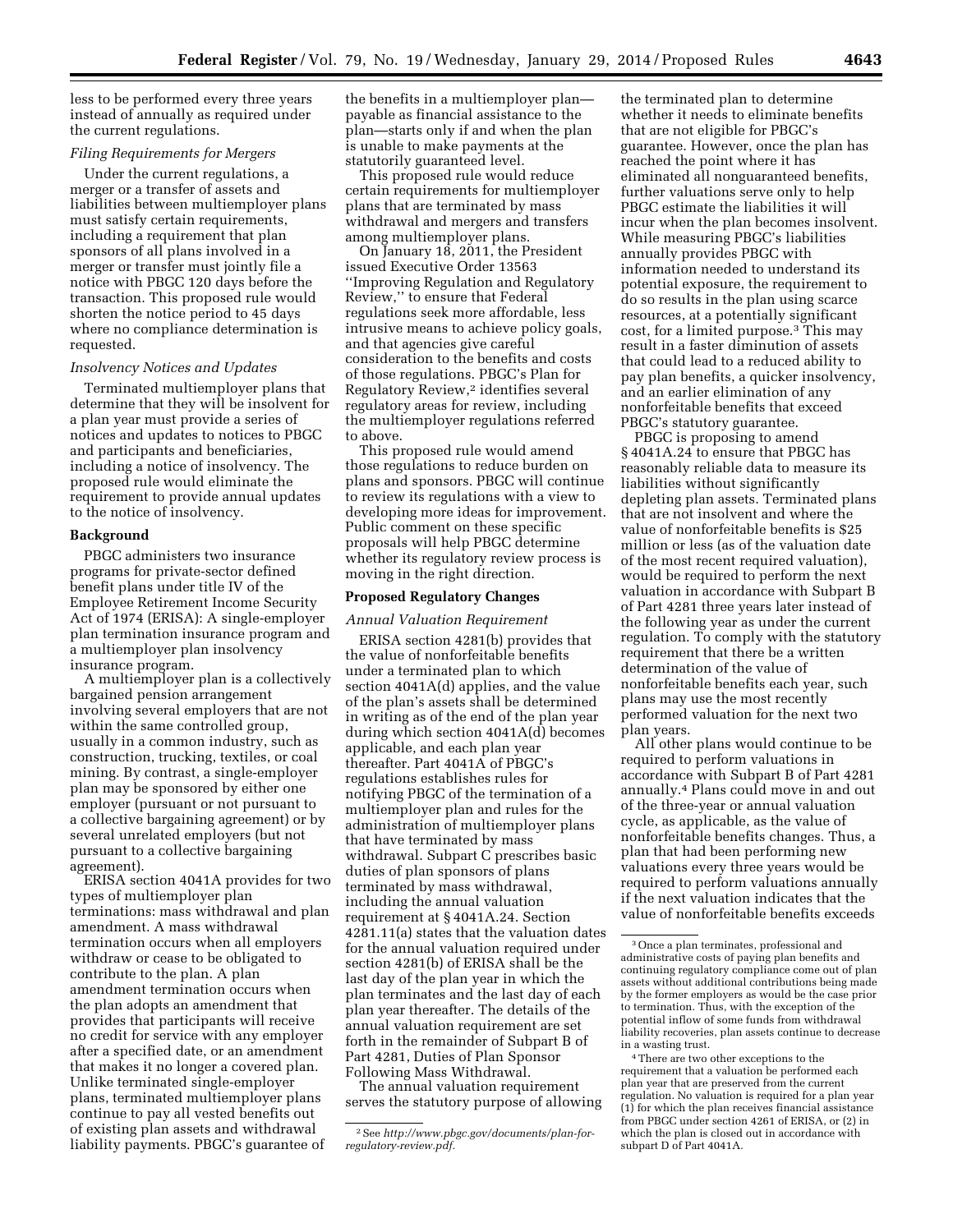\$25 million. Similarly, a plan that has been performing the valuation annually would only have to do the next valuation in accordance with Subpart B of Part 4281 in three years if the most recent valuation shows the value of nonforfeitable benefits to be \$25 million or less. This amendment would target the plans that expose PBGC to larger liability, while reducing burden on plans that present smaller exposure.

PBGC believes that this change appropriately balances PBGC's need to fairly measure its exposure with minimizing the cost to plans and potentially to participants.

# *Advance Notice of Multiemployer Mergers*

ERISA section 4231 sets forth the statutory requirements for mergers of two or more multiemployer plans and transfers of plan assets or benefit liabilities among two or more multiemployer plans, including a requirement that a plan must give 120 days' advance notice of a merger or transfer to PBGC. Part 4231 of PBGC regulations implements this statutory requirement.

29 CFR 4231.8 provides that plan sponsors of all plans involved in a merger or transfer, or their duly authorized representatives, must jointly file a notice with PBGC 120 days in advance of the transaction. The notice must include information about the plans, the plan sponsors, the transaction, the proposed effective date, a copy of each provision stating that no participant's or beneficiary's accrued benefit will be lower immediately after the effective date of the transaction than the benefit immediately before that date, and various actuarial and plan asset and benefit valuation information.

The purpose of the notice provision is to confirm that plan sponsors have met the four criteria listed in section 4231(b) for a statutory transaction.5 Plan sponsors may request a determination from PBGC that a merger or transfer that may otherwise be prohibited by sections 406(a) or (b)(2) of ERISA satisfies the requirements of ERISA section 4231.6

Under § 4231.8(f), PBGC may waive the statutory notice requirement.7

However, PBGC now believes that the interests of PBGC and plan participants involved in such transactions are adequately protected by other parts of ERISA, particularly Title I, and there is little benefit to having such a long period to merely confirm that the notice requirements have been met.

Thus, to reduce burden, PBGC is proposing to shorten the advance notice period to 45 days for transactions that do not involve a compliance determination under § 4231.9. PBGC's experience has been that many merger requests are received by PBGC with less than 120 days' notice and ask for a waiver of the notice requirement so that the merger can proceed as of the end of the plan year. The change to 45 days would avoid the need for a waiver and still allow PBGC enough time to review these later filed requests. PBGC believes the change to 45 days would strike the appropriate balance to better accommodate work flows and end of year rushes for both plan sponsors and PBGC staff. The current reporting requirements would remain in effect where a compliance determination is requested, as well as for transactions involving a transfer of plan assets or benefit liabilities, because those transactions may require a substantive investigation by PBGC that may well require more than 45 days to complete.8

## *Annual Notice Updates Following Mass Withdrawal*

When a multiemployer plan terminates by mass withdrawal under ERISA section 4041A(a)(2), the plan's assets and benefits are required to be valued annually and plan benefits may have to be reduced or suspended to the extent provided in ERISA section 4281(c) or (d). A terminated

8Transfers take more time for PBGC to analyze than mergers, primarily because of the need to perform a rigorous solvency test that is not needed for merger transactions. Because assets are leaving a plan, PBGC analyzes a transfer to make sure there are adequate assets available to fund the remaining benefit obligations and the receiving plan can adequately fund its obligations. In a merger, the assets and liabilities are combined and therefore the same types of concerns are not present.

multiemployer plan that determines that it will be insolvent for a plan year must provide a series of notices and updates to notices to PBGC and participants and beneficiaries under part 4281 of PBGC's regulations.

Once the plan projects that it can only pay benefits at the PBGC guarantee level, ERISA section 4281.43(b) requires the plan to issue a notice of insolvency and annual updates to PBGC and plan participants and beneficiaries. Subpart D of Part 4281 of PBGC's regulations sets forth the notice requirements for a terminated plan when plan assets are sufficient to pay PBGC guaranteed benefits, but not sufficient to pay at the promised plan level. In such situations, the plan sponsor must determine what benefits the assets will cover, and suspend benefits above that amount. At all times, however, the plan has a ''floor'' benefit set at the PBGC guarantee level (i.e., benefits cannot be suspended to an amount that would pay less than the guarantee).9

At the time this regulation was first issued, PBGC anticipated that a plan's insolvency would be short in duration and that it could financially recover. However, PBGC's experience has been that once a multiemployer plan becomes insolvent, it will remain so. Thus, once a plan has made the initial notices, there is little need to require similar subsequent notices. After reviewing the regulation, PBGC now believes that eliminating such annual updates would not pose any increase in the risk of loss to PBGC or to plan participants.

These notice requirements can be detrimental to plan participants because the costs of compliance may deplete assets that otherwise would be available to pay plan benefits. PBGC's experience is that the rules for annual updates to a notice of insolvency can be confusing to practitioners. While the incremental cost to the plan is small, PBGC believes that the professional time spent understanding the rules and other costs in the actual compliance would be better spent on benefits.10

Consequently, for these reasons PBGC is proposing to eliminate the annual updates to the notice of insolvency.11

## **Applicability**

The amendment to § 4041A.24 that would change the annual valuation requirement for terminated but not insolvent plans where the value of nonforfeitable benefits is \$25 million or

 $^{\rm 5}$  The four criteria under section 4231(b) are:

<sup>(1)</sup> The 120-day notice requirement is met.

<sup>(2)</sup> No accrued benefits will be lower immediately after the transaction's effective date than immediately before that date.

<sup>(3)</sup> Benefits are not reasonably expected to be subject to suspension under ERISA section 4245.

<sup>(4)</sup> The applicable actuarial valuation of assets and liabilities of each affected plan has been performed.

<sup>6</sup>See § 4231.3(b). Plan sponsors requesting a compliance determination must submit the information required by § 4231.9 in addition to the information required by § 4231.8.

<sup>7</sup> In 1998, PBGC amended its regulations to expand the applicability of the waiver of this notice under § 4231.8(f). Prior to that amendment, the requirement for 120 days' notice could be waived only if PBGC was satisfied that failure to complete the transaction in a shorter time would harm participants or beneficiaries. However, at the time PBGC was typically completing its reviews in 60 to 90 days, and there was usually no reason to wait the full 120 days. Thus, the regulation was amended to also permit a merger or transfer to be consummated if PBGC determined that the transaction complied with ERISA section 4231, or PBGC completed its review of the transaction. See 63 FR 24421 (May 4, 1998).

<sup>9</sup>The floor benefit is set for each participant at the participant's retirement.

<sup>10</sup>See footnote 2.

<sup>11</sup>PBGC is also making a minor change to the insolvency notice's content by deleting an outdated reference to IRS Key District offices.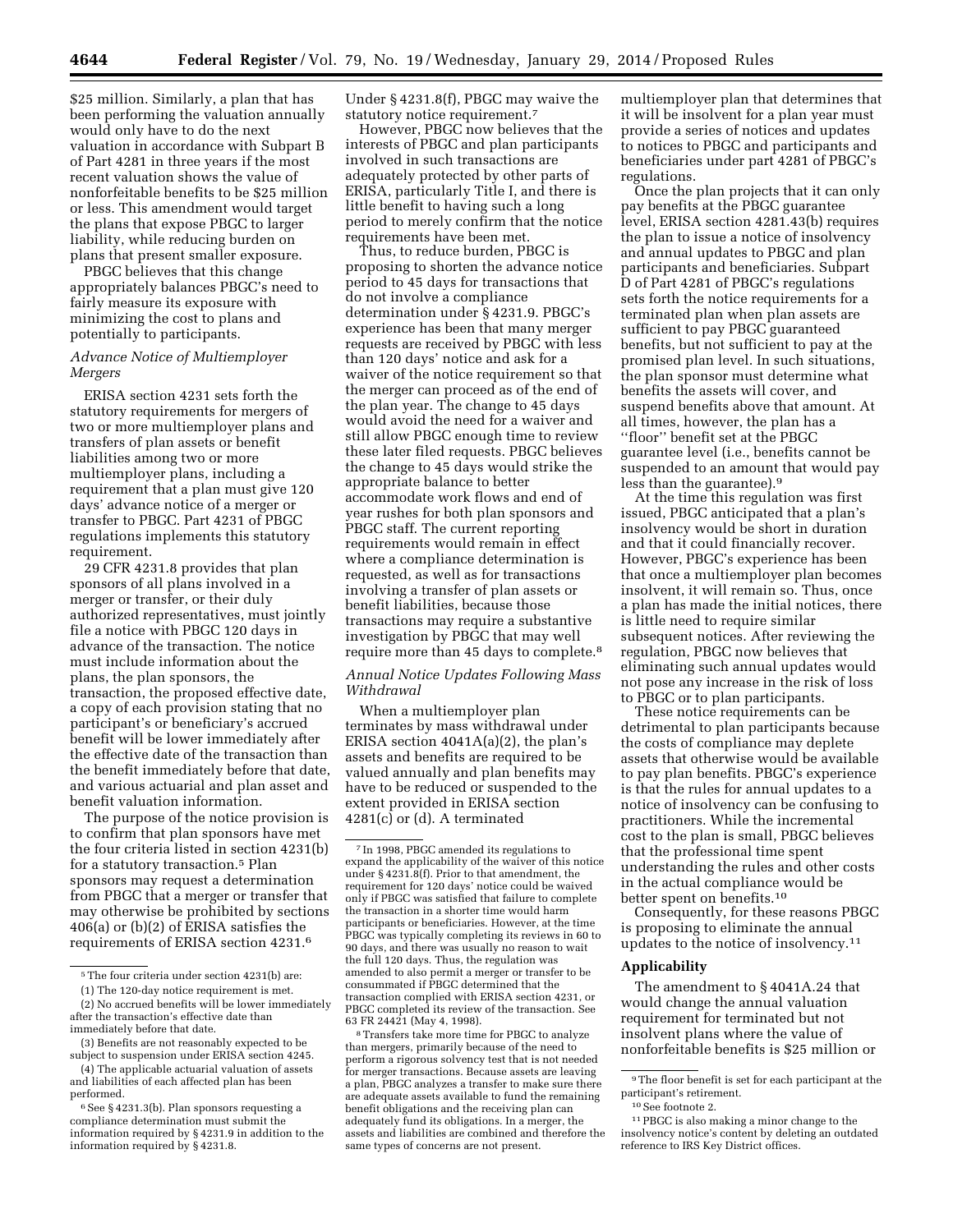less would be applicable to the first post-termination valuation after the effective date of the final rule.

The amendment to § 4231.8 that would change the notification requirements for a proposed merger would be applicable to mergers planned to be consummated on or after the 45th day after the effective date of the final rule.

The amendment to § 4281.43 that would eliminate the annual update notices to PBGC and participants and beneficiaries would be applicable as of the effective date of the final rule.

PBGC invites comments on whether a longer applicability period would better effectuate the purposes of these amendments.

### **Executive Orders 12866 and 13563**

PBGC has determined, in consultation with the Office of Management and Budget, that this rule is not a ''significant regulatory action'' under Executive Order 12866.

Executive Orders 12866 and 13563 direct agencies to assess all costs and benefits of available regulatory alternatives and, if regulation is necessary, to select regulatory approaches that maximize net benefits (including potential economic, environmental, public health and safety effects, distributive impacts, and equity). Executive Order 13563 emphasizes the importance of quantifying both costs and benefits, of reducing costs, of harmonizing rules, and of promoting flexibility. This rule is associated with retrospective review and analysis in PBGC's Plan for Regulatory Review issued in accordance with Executive Order 13563.

Under Section 3(f)(1) of Executive Order 12866, a regulatory action is economically significant if ''it is likely to result in a rule that may . . . [h]ave an annual effect on the economy of \$100 million or more or adversely affect in a material way the economy, a sector of the economy, productivity, competition, jobs, the environment, public health or safety, or State, local, or tribal governments or communities.'' PBGC has determined that this proposed rule does not cross the \$100 million threshold for economic significance and is not otherwise economically significant.

As explained below, PBGC estimates that aggregate annual savings from the combined regulatory changes would be about \$460,000.

### *Annual Valuation Requirement*

PBGC has estimated the value of this proposed rule on the annual valuation requirement for plans terminated by

mass withdrawal. As of the end of its 2012 fiscal year, PBGC's total estimated liability for nonforfeitable benefits of the 61 mass withdrawal-terminated plans that were not insolvent was \$1.7 billion. Of that total, there were 23 plans in the over \$25 million category; such plans constituted nearly 80 percent of such liabilities in all 61 terminated plans, thus preserving a high degree of exactitude for PBGC's measurement of its financial contingencies. At the same time, each year that the 38 plans where the value of nonforfeitable benefits was \$25 million or less would not have to do an annual valuation, there would be an annual aggregate savings of approximately \$399,000 (assuming an annual valuation cost of \$10,500 per plan) to these plans. These savings would grow as the terminated plan universe grows.

## *Advance Notice of Multiemployer Mergers*

PBGC believes that reducing the required notice period in advance of a proposed merger transaction from 120 days to 45 days prior to the effectiveness of the merger would result in a small decrease in administrative burden on plan sponsors. By reducing the notice period, PBGC expects that there will be less interaction between plan sponsors, their representatives, and PBGC staff to address timing and approval issues. PBGC estimates that 18 plans submit advance notice of a merger in a given year. PBGC further estimates that an affected plan would save about onequarter hour of professional time, at \$350 per hour, and one-quarter hour managerial time, at \$115 per hour, resulting in an aggregate annual savings of \$2,093, as a result of the reduced length of the notice period.

## *Annual Notice Updates Following Mass Withdrawal*

PBGC estimates that the annual aggregate cost of conducting the annual insolvency update is \$61,425. This estimate is based on an estimated 54 plans required to issue the update annually at 12.5 hours of combined professional, clerical, and managerial time at an average rate of \$91 per hour. Eliminating the annual update would save plan sponsors approximately \$1,138 each per year and \$61,425 in the aggregate.

#### **Regulatory Flexibility Act**

The Regulatory Flexibility Act imposes certain requirements with respect to rules that are subject to the notice and comment requirements of section 553(b) of the Administrative Procedure Act and that are likely to

have a significant economic impact on a substantial number of small entities. Unless an agency determines that a proposed rule is not likely to have a significant economic impact on a substantial number of small entities, section 603 of the Regulatory Flexibility Act requires that the agency present an initial regulatory flexibility analysis at the time of the publication of the proposed rule describing the impact of the rule on small entities and seeking public comment on such impact. Small entities include small businesses, organizations and governmental jurisdictions.

For purposes of the Regulatory Flexibility Act requirements with respect to this proposed rule, PBGC considers a small entity to be a plan with fewer than 100 participants. This is the same criterion PBGC uses in other aspects of its regulations involving small plans, and is consistent with certain requirements in Title I of ERISA and the Internal Revenue Code, as well as the definition of a small entity that the Department of Labor (DOL) has used for purposes of the Regulatory Flexibility Act. Using this proposed definition, less than one percent of the 26,100 of plans covered by Title IV of ERISA in 2011 were small multiemployer plans.12

Further, PBGC is not aware of a multiemployer plan that was established and covered by ERISA that was not initially a large plan. Generally it is only after a plan terminates and employers withdraw from the plan that a plan might reduce in size to fewer than 100 participants. Thus, PBGC believes that assessing the impact of the proposal on small plans is an appropriate substitute for evaluating the effect on small entities. The definition of small entity considered appropriate for this purpose differs, however, from a definition of small business based on size standards promulgated by the Small Business Administration (13 CFR 121.201) pursuant to the Small Business Act. PBGC therefore requests comments on the appropriateness of the size standard used in evaluating the impact on small entities of the proposed amendments to the reportable events regulation.

On the basis of its proposed definition of small entity, PBGC certifies under section 605(b) of the Regulatory Flexibility Act (5 U.S.C. 601 et seq.) that the amendments in this rule would not

<sup>12</sup>Although PBGC does not have data on multiemployer plans with fewer than 100 participants, approximately 165 multiemployer plans have 250 participants or fewer. See *[http://](http://www.pbgc.gov/Documents/pension-insurance-data-tables-2010.pdf) [www.pbgc.gov/Documents/pension-insurance-data](http://www.pbgc.gov/Documents/pension-insurance-data-tables-2010.pdf)[tables-2010.pdf.](http://www.pbgc.gov/Documents/pension-insurance-data-tables-2010.pdf)*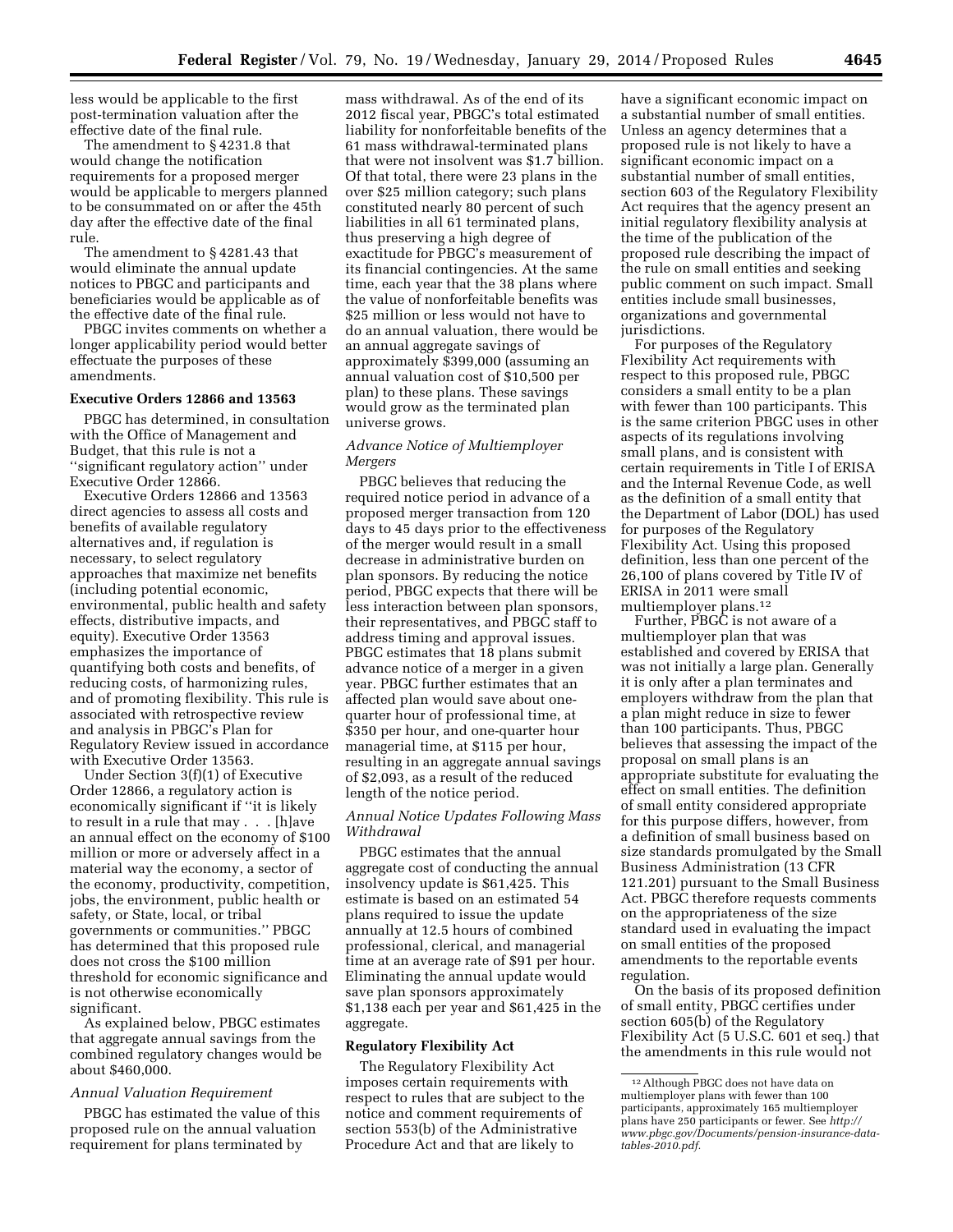have a significant economic impact on a substantial number of small entities. Based on data for the 2012 fiscal year, PBGC estimates that 61 plans, very few of which would be considered a small plan, would be required to do the valuation requirement (19 would be required to perform the valuation annually while 42 would do so every three years). Seventeen plans, very few of which would be considered a small plan, would be required to submit a notice of proposed merger. Fifty-four plans, very few of which would be considered a small plan, would be relieved of the burden to issue an annual insolvency update. Accordingly, as provided in section 605 of the Regulatory Flexibility Act (5 U.S.C. 601 et seq.), sections 603 and 604 would not apply. PBGC invites public comment on this burden estimate.

#### **Paperwork Reduction Act**

PBGC is submitting the information requirements under this proposed rule to the Office of Management and Budget (OMB) for review and approval under the Paperwork Reduction Act. An agency may not conduct or sponsor, and a person is not required to respond to, a collection of information unless it displays a currently valid OMB control number.

The collection of information in Part 4231 is approved under control number 1212–0022 (expires March 31, 2014). PBGC estimates that there will be 21 respondents each year and that the total annual burden of the collection of information will be about 5 hours and \$6,900.

The collection of information in Part 4281 is approved under control number 1212–0032 (expires May 31, 2014). PBGC estimates that there will be 378 respondents each year and that the total annual burden of the collection of information will be about 6,160 hours and \$43,050.

The collection of information in Part 4041A is not affected by this proposed rule.

Copies of PBGC's requests are posted at *http:/[/www.pbgc.gov/](http://www.pbgc.gov)res/laws-andregulations/information-collectionsunder-omb-review.html* and may also be obtained free of charge by contacting the Disclosure Division of the Office of the General Counsel of PBGC, 1200 K Street NW., Washington, DC 20005, 202–326– 4040. PBGC is proposing the following changes to these information requirements:

• PBGC proposes to change the requirement to provide advance notice to PBGC of a proposed merger from 120 days prior to the effective date of the merger to 45 days.

• PBGC proposes to eliminate the requirement to provide annual insolvency updates to PBGC and participants.

Comments on the paperwork provisions under this proposed rule should be sent to the Office of Information and Regulatory Affairs, Office of Management and Budget, Attention: Desk Officer for Pension Benefit Guaranty Corporation, via electronic mail at *OIRA*\_*[DOCKET@](mailto:OIRA_DOCKET@omb.eop.gov) [omb.eop.gov](mailto:OIRA_DOCKET@omb.eop.gov)* or by fax to (202) 395– 6974. Although comments may be submitted through March 31, 2014, the Office of Management and Budget requests that comments be received on or before February 28, 2014 to ensure their consideration. Comments may address (among other things)—

• Whether each proposed collection of information is needed for the proper performance of PBGC's functions and will have practical utility;

• The accuracy of PBGC's estimate of the burden of each proposed collection of information, including the validity of the methodology and assumptions used;

• Enhancement of the quality, utility, and clarity of the information to be collected; and

• Minimizing the burden of each collection of information on those who are to respond, including through the use of appropriate automated, electronic, mechanical, or other technological collection techniques or other forms of information technology, *e.g.,* permitting electronic submission of responses.

### **List of Subjects**

*29 CFR Part 4041A* 

Pensions, Reporting and recordkeeping requirements.

*29 CFR Part 4231* 

Pensions, Reporting and recordkeeping requirements.

### *29 CFR Part 4281*

Pensions, Reporting and recordkeeping requirements.

For the reasons given above, PBGC proposes to amend 29 CFR Parts 4041A, 4231, and 4281 as follows:

## **PART 4041A—TERMINATION OF MULTIEMPLOYER PLANS**

■ 1. The authority citation for part 4041A continues to read as follows:

**Authority:** 29 U.S.C. 1302(b)(3), 1341a, 1441.

- 2. Amend § 4041A.24 by:
- a. Revising the section heading,
- b. Revising paragraph (a),

■ c. Amending the first sentence of paragraph (b) by removing the word 'annual''.

The revisions read as follows:

### **§ 4041A.24 Plan valuations and monitoring.**

(a) *Annual valuation.* The plan sponsor shall determine or cause to be determined in writing the value of nonforfeitable benefits under the plan and the value of the plan's assets, in accordance with part 4281, subpart B. This valuation shall be done not later than 150 days after the end of the plan year in which the plan terminates and each plan year thereafter except as provided in this paragraph. A plan year for which a valuation is performed is called a valuation year.

(1) If the value of nonforfeitable benefits for the plan is \$25 million or less as determined for a valuation year, the plan sponsor may use the valuation for the next two plan years and, subject to paragraphs (a)(2) and (3) of this section, perform a new valuation pursuant to this paragraph for the third plan year after the previous valuation year.

(2) No valuation is required for a plan year for which the plan receives financial assistance from PBGC under section 4261 of ERISA.

(3) No valuation is required for the plan year in which the plan is closed out in accordance with subpart D of this part.

\* \* \* \* \*

## **PART 4231—MERGERS AND TRANSFERS BETWEEN MULTIEMPLOYER PLANS**

■ 3. The authority citation for part 4231 continues to read as follows:

**Authority:** 29 U.S.C. 1302(b)(3), 1411.

■ 4. Amend § 4231.8 by:

■ a. Revising the first sentence of paragraph (a)(1).

 $\bullet$  b. Amending paragraph (f)(1) by removing the words ''120 days after filing the notice'' and adding in their place the words ''the applicable notice period set forth in paragraph (a) of this section''.

The revisions read as follows:

### **§ 4231.8 Notice of merger or transfer.**

(a)(1) *When to file.* Except as provided in paragraph (f) of this section, a notice of a proposed merger or transfer must be filed not less than 120 days, or not less than 45 days in the case of a merger for which a compliance determination under § 4231.9 is not requested, before the effective date of the transaction. \* \* \*

\* \* \* \* \*